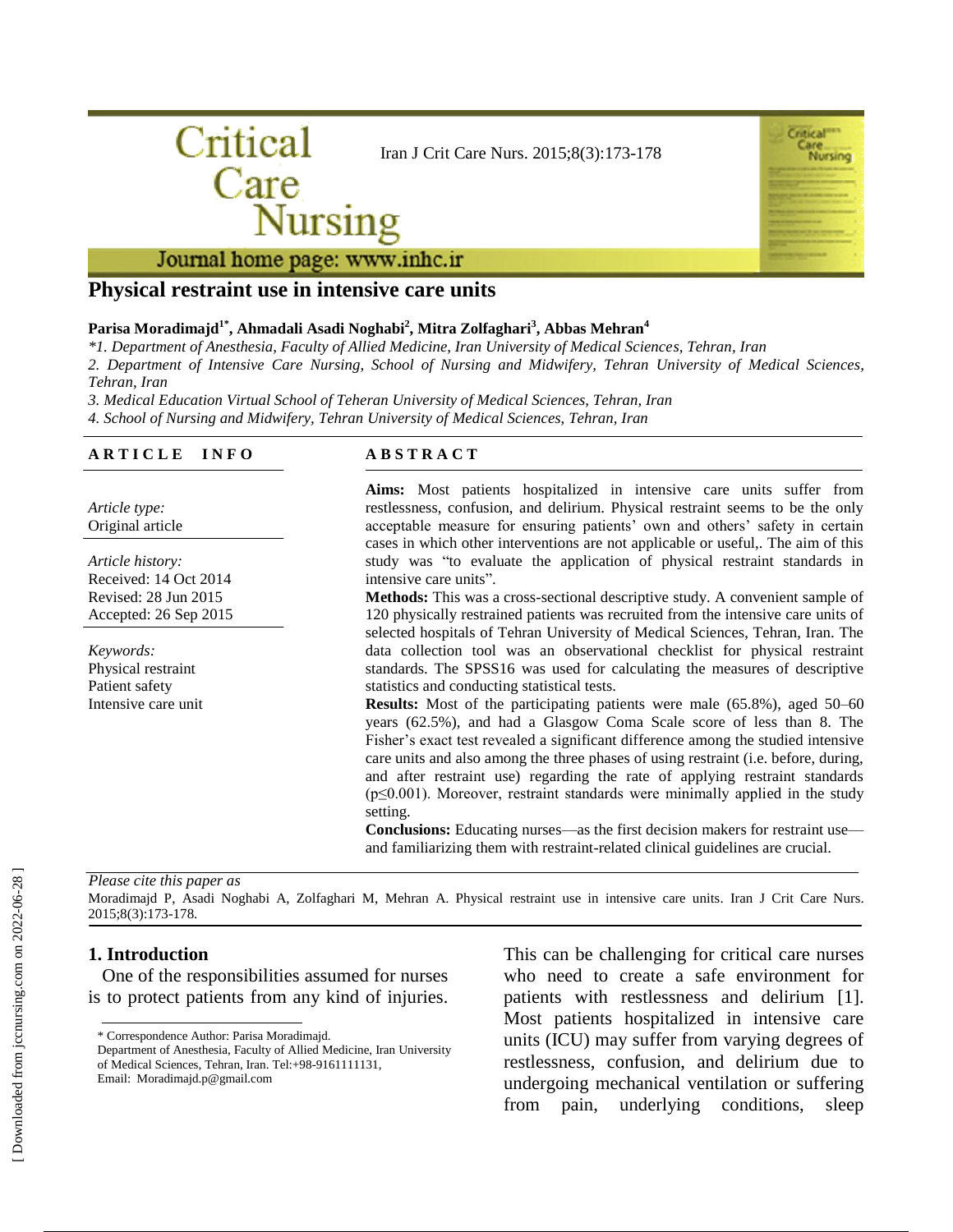deprivation, hypoxia, myocardial ischemia, alcohol or drug withdrawal, and altered cellular metabolism [2].

Restless patients may be constantly restless and show behaviors such as increased mobility, pushing bed rails, removing catheters, attempting to get out of bed, throwing things around, and hitting others [1]. Accordingly, in certain cases in which other interventions are not applicable or useful, physical restraint seems to be the only acceptable measure for ensuring patients' own and others' safety [3–4]. In most cases, physical restraint is used as a safety measure to prevent patients from falling [5–8]. The rate of physical restraint use in ICUs is 24%–40% times more than general hospital wards [1]. Despite great tendency toward its use for ensuring patient safety, physical restraint has been reported to be associated with negative and harmful effects [9] such as pressure ulcer, depression, severe life-threatening injuries, and death [3].

Physical restraint use in ICUs has a long history. While countries such as England and France reacted to physical restraint in the nineteenth century, it was widely used as an ethical and appropriate therapeutic measure in the United States [10].

Moreover, it was used in 1980 in ICUs and medical-surgical wards. Historically, restraint was invented for ensuring patient safety. It was primarily used in nursing homes and psychiatric hospitals for preventing confused and restless patients from falling or self-harming [11].

Previously, nurses widely used their clinical judgment skills for deciding upon physical restraint use.

Although there are acceptable standards for its use, physical restraint is still associated with physical, psychological, ethical, and legal issues and complications [11].

Davis (2008) noted that in spite of numerous reports on the complications of restraint, only a few healthcare researchers and professionals pay attention to its appropriate use [12].

Given its wide use in ICUs [13–15] and the importance of employing appropriate and

standard measures for preventing its complications and negative effects, this study was conducted to evaluate the application of physical restraint standards in ICUs.

## **2. Methods**

 This was a cross-sectional descriptive study. The study population encompassed all patients hospitalized in the ICUs of selected hospitals of Tehran University of Medical Sciences, Tehran, Iran, in 2012–2013. Patients were considered eligible if they aged greater than eighteen years and had been restrained by using physical restraint.

As no studies had been conducted in this area in Iran, we calculated the sample size with a P0 of 0.05, a P1 of 0.03, an alpha of 0.05 (i.e. a confidence level of 0.95), and a beta of 0.20 (i.e. a power of 0.80). P0 and P1 were respectively the proportion of patients who had been restrained and the estimated decrease in this proportion. Accordingly, the sample size was determined to be equal to 120. Participants were recruited conveniently from emergency, medical, surgical, and neurosurgical ICUs.

A checklist was used for data collection which had been developed through reviewing the existing literature. The content validity of the checklist was assessed and confirmed by ten faculty members. A pilot study was also done on 30 physically restrained hospitalized patients for assessing the applicability of the checklist. Moreover, the reliability of the checklist was evaluated through the split-half technique which resulted in a Spearman-Brown correlation coefficient of 0.84, denoting an acceptable reliability.

The checklist comprised two parts including a demographic and clinical characteristics questionnaire and a Physical Restraint Standards Scale (PRSS). The PRSS contained 20 items from which, items 1–8, 9–13, and 14– 20 respectively related to before, during, and after implementing the restraint technique. The possible three answers to the items were 'Is applied', 'Not applied', 'and is not applicable'. The minimum and the maximum values of the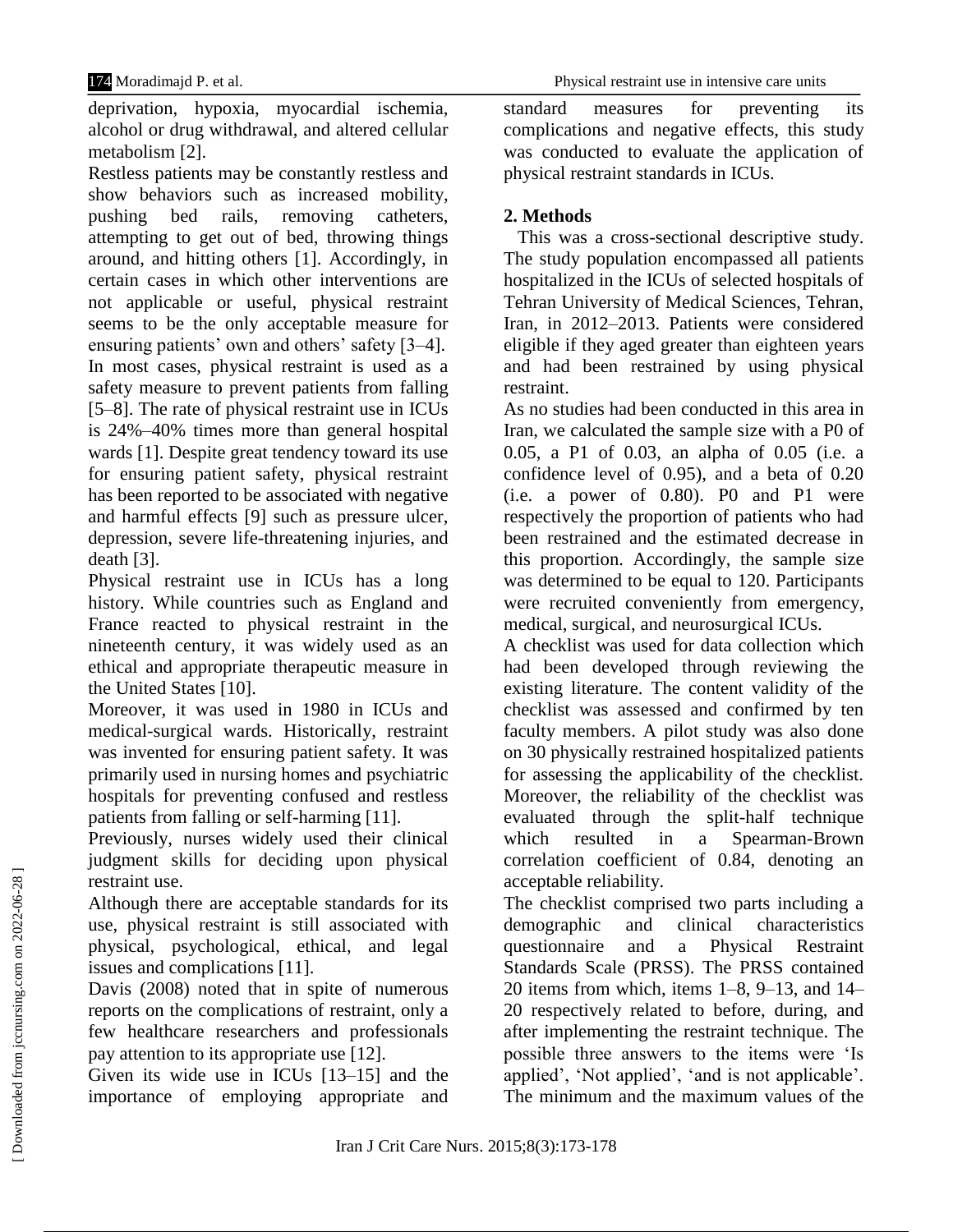total score of the PRSS were 0 and 20, respectively. The score of each phase of restraint use was calculated separately on a 0– 100 scale.

After obtaining permissions and introduction letter from the Ethics Committee of Tehran University of Medical Sciences, we referred to the study setting, explained the aim of the study to the eligible participants, and gained informed consent from them or their guardians. Then, we attended the ICUs, observed the technique used for restraining each patient, and completed the checklist. The SPSS16 was used for calculating the measures of descriptive statistics and conducting statistical tests.

## **3. Results**

 One hundred and twenty patients were studied from which 65.8% were male and 34.2% were female. Most patients had an age of 50–60 years. The mean of participants' ages was 48.08 years. The Glasgow Coma Scale

Table 1: The rate of applying physical restraint standards in different phases of using restraint and in different ICUs and the results of the Fisher's exact test ( $p \le 0.001$ )

| Phase                | Application of<br>standards (%) | Medical<br><b>ICU</b> |                  | Surgical<br>ICU  |                  | Neurosurgical<br>ICU |                | Emergency<br>ICU |                  |
|----------------------|---------------------------------|-----------------------|------------------|------------------|------------------|----------------------|----------------|------------------|------------------|
|                      |                                 | ${\bf N}$             | $\%$             | $\mathbf N$      | $\%$             | $\mathbf N$          | $\%$           | ${\bf N}$        | $\%$             |
| Before restraint use | $\overline{25}$                 | $\overline{4}$        | 12.5             | $\overline{3}$   | $\overline{6.8}$ | $\overline{0}$       | $\overline{0}$ | $\mathbf{1}$     | $\overline{3.1}$ |
|                      | $25 - 50$                       | 26                    | 81.2             | 32               | 72.7             | $\overline{5}$       | 41.7           | $\overline{8}$   | 25               |
|                      | $50 - 70$                       | $\overline{2}$        | 6.2              | 9                | 20.5             | $\overline{7}$       | 58.3           | 23               | 71.9             |
|                      | > 75                            | $\overline{0}$        | $\overline{0}$   | $\overline{0}$   | $\overline{0}$   | $\overline{0}$       | $\overline{0}$ | $\overline{0}$   | $\overline{0}$   |
|                      | Total                           | 32                    | 100              | 44               | 100              | 12                   | 100            | 32               | 100              |
| During restraint use | $\overline{25}$                 | $\overline{0}$        | $\overline{0}$   | $\overline{0}$   | $\overline{0}$   | $\overline{0}$       | $\overline{0}$ | $\overline{0}$   | $\overline{0}$   |
|                      | $25 - 50$                       | 5                     | 15.6             | $\mathbf{0}$     | $\boldsymbol{0}$ | $\overline{0}$       |                | $\boldsymbol{0}$ |                  |
|                      | $50 - 70$                       | $\overline{27}$       | 84.4             | $\mathbf{1}$     | $\overline{2.3}$ | 12                   | 100            | $\overline{31}$  | 96.9             |
|                      | $>75$                           | $\overline{0}$        | $\overline{0}$   | $\overline{43}$  | 97.7             | $\overline{0}$       | $\overline{0}$ | $\overline{1}$   | $\overline{3.1}$ |
|                      | Total                           | $\overline{32}$       | 100              | 44               | 100              | 12                   | 100            | $\overline{32}$  | 100              |
| After restraint use  | $\overline{25}$                 | 25                    | 78.1             | $\overline{2}$   | $\overline{4.5}$ | $\mathbf{1}$         | 8.3            | $\overline{3}$   | $\overline{9.4}$ |
|                      | $25 - 50$                       | $\overline{5}$        | 15.6             | $\overline{3}$   | 6.8              | 5                    | 41.7           | 24               | 75               |
|                      | $50 - 70$                       | $\mathbf{1}$          | $\overline{3.1}$ | $\overline{39}$  | 88.4             | 6                    | 50             | $\overline{4}$   | 12.5             |
|                      | > 75                            | $\mathbf{1}$          | $\overline{3.1}$ | $\boldsymbol{0}$ | $\overline{0}$   | $\boldsymbol{0}$     | $\mathbf{0}$   | $\mathbf{1}$     | $\overline{3.1}$ |
|                      | Total                           | $\overline{32}$       | 100              | 44               | 100              | 12                   | 100            | 32               | 100              |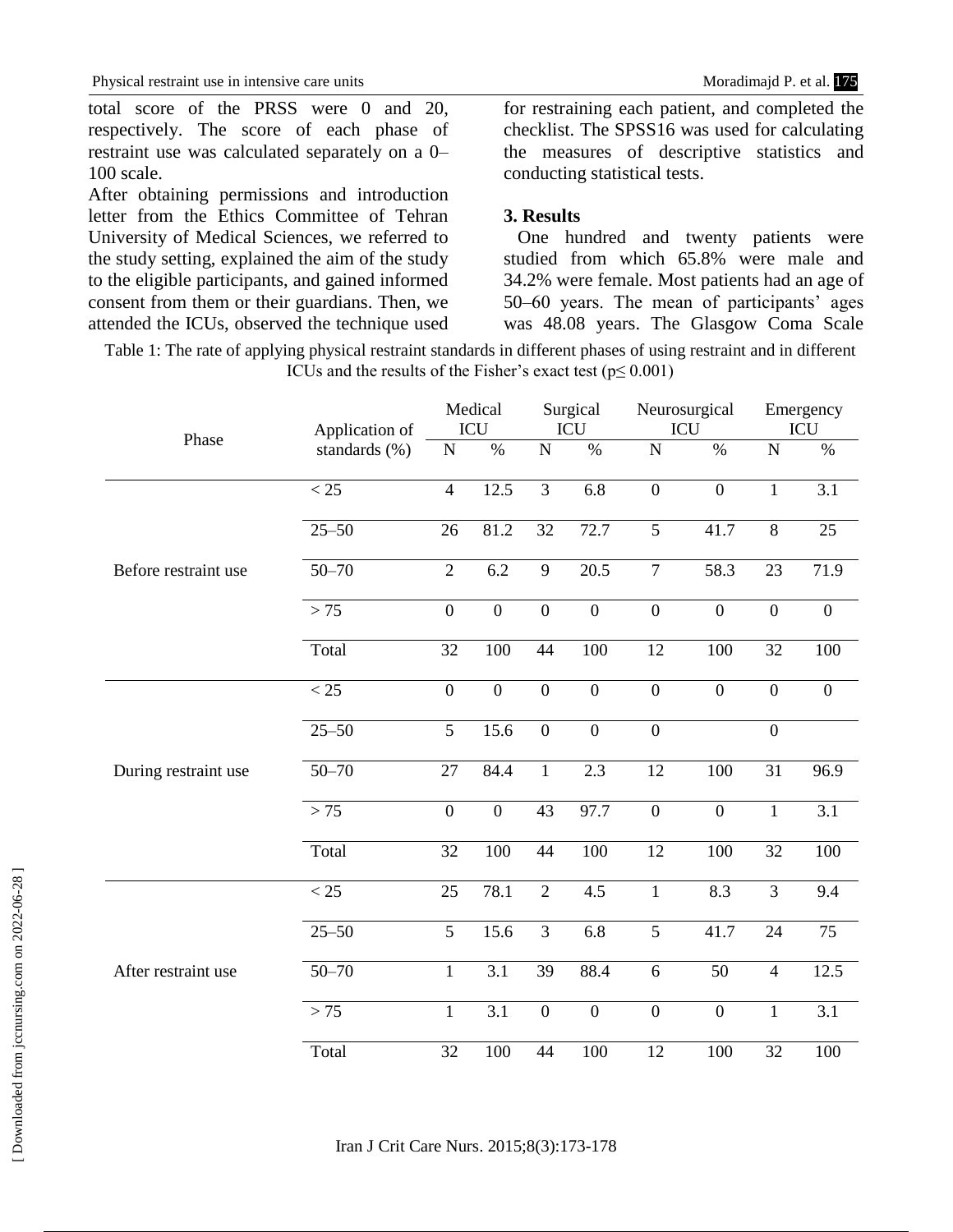(GCS) scores of respectively 40%, 32.5%, and 27.5% of the participants were less than 8, 9– 12, and 13–15. Moreover, the number of patients hospitalized in each of the studied ICUs was as follows: surgical ICU: 44 patients (36.7%); medical ICU: 32 patients (26.7%); emergency ICU: 32 patients (26.7%); and neurosurgical ICU: twelve patients (10%).

The mean of applying restraint standards was 47.60±10.97. The rates of applying the standards before, during, and after implementing the restraint technique in different ICUs are shown in Table 1. The before-, during-, and after-restraining PRSS scores were mainly 25–50 (59.2%), 50–70 (59.2%), and 50–70 (41.7%), respectively (Table 1).

# **4. Discussion**

 Study findings revealed that the mean of applying restraint standards was 47.60±10.97, denoting that restraint standards were applied in the ICUs minimally.

Before using restraint, only a small percentage of standards were followed. One of the restraint standards is physician's prescription for restraint [4] which was applied in none of the studied ICUs. In other words, nurses were the only decision makers for using restraint.

Another restraint standard which was not followed in the studied ICUs was obtaining written consent from patients' family members. Physical restraint is a widely-used technique in critical clinical situations. Although it has been well known in recent years, nurses need to obtain written consent from patients before implementing each procedure.

Probably, avoiding from obtaining informed consent may be due to nurses' concern over patients or their family members' refusal of restraint. Paterson et al. (2003) also found that the relationship among patients, family members, and healthcare professionals was not poor. They noted that interdisciplinary collaboration affects decisions about restraint use [4].

Several items of the pre- and during-restraining phases were related to the type of restraint device as well as the reasons for, length of, and clinical manifestations of restraint use. Hine (2007) reported that physical restraint use is rarely documented in patients' medical records, denoting that restraint is not considered as an important procedure. While one of the restraint use standards is its documentation, we found that only in one of the studied ICUs, the type of restraint and the restrained limb were reported to unit manager.

Mandatory documentation of the procedure can enhance the quality of restraint-related decisions and care services. The basic principles of restraint use (according to the 'Patient care standards' textbook) were applied in all of the ICUs. However, using a pad around patient's limb and placing restraint device on it were practiced only in one of the ICUs.

Several items of the during-restraining part of the checklist dealt with care services such as monitoring pulse rate and limb color every 30 minutes and removing restraint and performing passive range-of-motion exercises every two hours. Our findings regarding these items widely varied in that some nurses performed these procedures while others barely paid attention to restraint-related care services. This finding can be attributed to nurses' limited knowledge about restraint care, nursing staff shortage, and low nurse-patient ratio.

Nurses' attitude and knowledge are the determining factors in choosing the method of restraining. Accordingly, revising restraintrelated strategies and principles and enhancing nurses' knowledge about restraint use are of paramount importance [18 and 19]. Previous studies have shown that education had positive effects on nurses' restraint-related knowledge, attitude, and practice [15 and 20].

The challenging restraint technique is still widely used in ICUs [16] while its safety and effectiveness are dubious [17]. The application of standards while implementing the restraint technique can prevent the accompanying complications [23 and 24].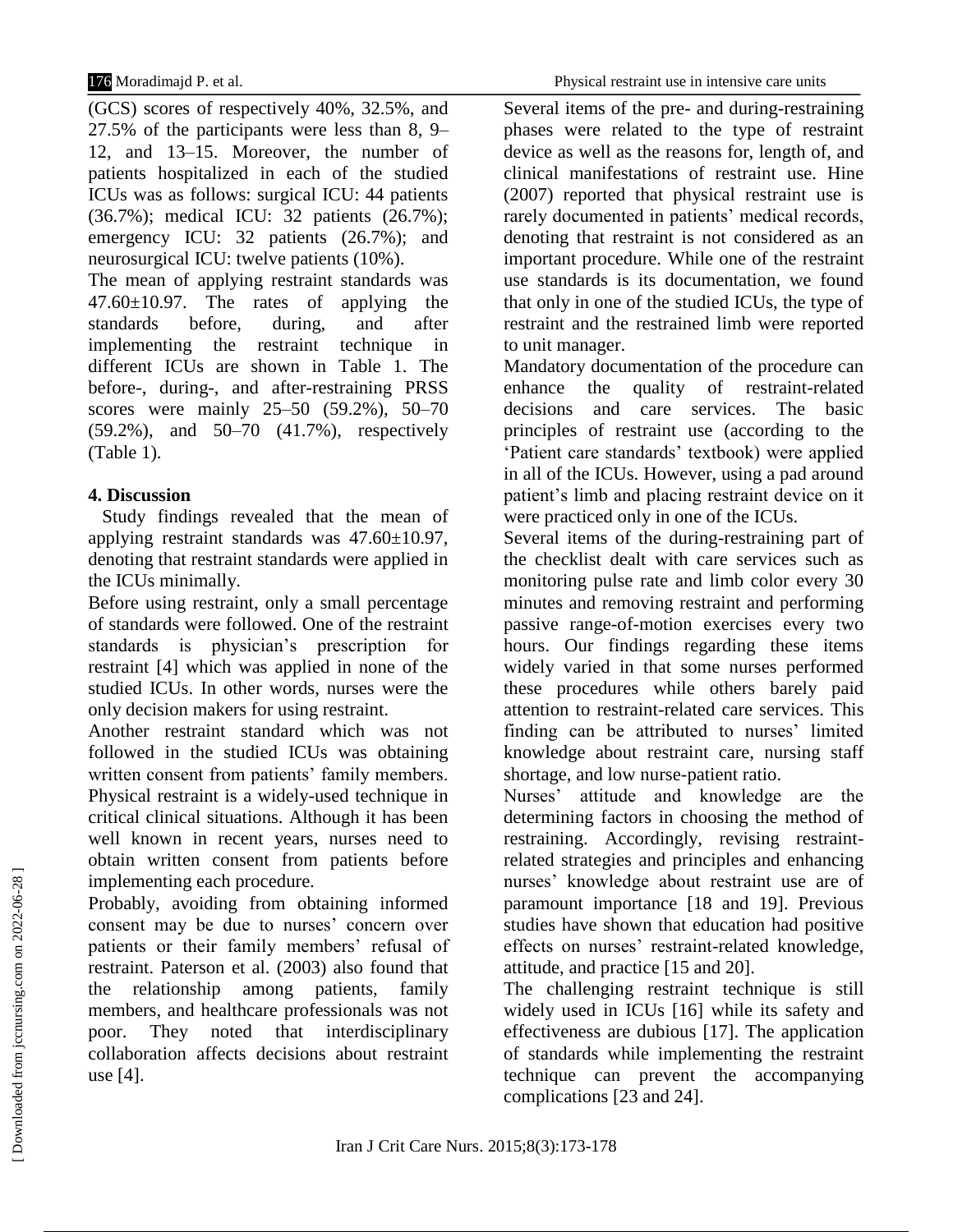## **5. Conclusions**

 Factors which may contribute to the failure to implement restraint standards may be nurses' unfamiliarity with the standards, lack of documentation sheets, and managers' low sensitivity to restraint use and documentation. Therefore, educating nurses—as the first decision makers for restraint use—and familiarizing them with restraint-related clinical guidelines are crucial. Conducting further studies for assessing the effects of education on physicians and nurses' restraint use is recommended.

## **6. Acknowledgements**

 This article sprang from a Master's thesis entitled, 'The effects of a multi-faceted intervention on the application of physical restraint standards in ICUs in 2012–2013'. The research project was approved and supported by Tehran University of Medical Sciences with the approval code of 19411. The authors must thank the administrators and the staffs of the study setting.

## **References**

- 1. Hine K. The use of physical restraint in critical care Nursing in Critical Care. 2007(12):10-1.
- 2. Langleya G, Schmollgrubera S, Egan A. Restraints in intensive care units—A mixed method study. Intensive and Critical Care Nursing. 2011;27(2):67– 75.
- 3. 3-Zencirci, A. D. Use of Physical Restraints in Neurosurgery: Guide for a Good Practice. Explicative Cases of Controversial Issues in Neurosurgery. 2012; 21: 520-530.
- 4. Paterson B, Bradely P, Stark C, Saddler D, Leadbetter D, Allen D. Deaths associated with restraint use in health and social carein the UK. The results of a preliminary survey. Psychiatric and Mental Health Nursing. 2003;10:3-15.
- 5. Capezuti, E., Wagner, M. & Brush, L. Consequences of an intervention to reduce restrictive side rail use in nursing homes. Journal of the American Geriatrics Society. 2007; 55334-41.
- 6. Hamers JPH, Meyer G, Ko¨pke S, Lindenmann R, Groven R, Huizing AR. Attitudes of Dutch, German and Swiss nursing staff towards physical restraint use in nursing home residents, a cross-sectional study.

International Journal of Nursing Studies. 2008:1-8.

- 7. Hamers JP, Gulpers MJM, Strik W. Use of physical restraints with cognitively impaired nursing home residents. Journal of Advanced Nursing. 2004(45):246–51.
- 8. Capezuti E. Minimizing the use of restrictive devices in dementia patients at risk for falling. Nursing Clinics of North American Journal of Critical Care. 2004(39):625–47.
- 9. Smith NH, Timms J, Parker VG, Reimels EM, Hamlin A. The Impact of Education on the Use of Physical Restraints in the Acute Care Setting. Journal of Continuing Education in Nursing 2003;34(1).
- 10.Bower F.L. & Mccullough C.S. Restraint use in acute care settings: Can it be reduced? Journal of Nursing Administration, 2000 (30): 592-598.
- 11. Martin B. Restraint use in acute and critical care settings: changing practice. AACN, 2002(13): 294- 306.
- 12. Davis M. The Use of Physical Restraints. Bioethics Matters. 2008;6(10).
- 13. Martin B, Mathisen L. Use of Physical Restraints in Adult Critical Care: A Bicultural Study. American Journal of Critical Care. 2005;14:133-42.
- 14.Chow Ckylsky, SuenL OKP, Wong IYC. The Effect of a Restraint Reduction Program on Physical Restraint Rates in Rehabilitation Settings in Hong Kong. Rehabilitation Research and Practice. 2011:1- 9.
- 15. Agens JE. Chemical and physical restraint use in the older person. BJMP. 2010;3(1).
- 16. Mion LC. Physical Restraint in Critical Care Settings: Will They Go Away? Geriatric Nursing. 2008;29(6):421-3.
- 17. Amato S, Salter JP, C.Mion L. Physical Restraint Reduction in the Acute Rehabilitation Setting: A Quality Improvement Study. Rehabilitation Nursing. 2006;31(6).
- 18. McCabe DE, Alvarez CD, McNulty SR, Fitzpatrick JJ. Perceptions of Physical Restraints Use in the Elderly Among Registered Nurses and Nurse Assistants in a Single Acute Care Hospital. Geriatric Nursing. 2011;32(1):39–45.
- 19. Hofs K, Coyer FM. Chemical and physical restraints in the management of mechanically ventilated patients in the ICU: A patient perspective. Intensive and Critical Care Nursing. 2007;23(6):316–22.
- 20.Chulay M, Burns SM. essentials of critical care nursing. 2<sup>nd</sup> ed. Tehran: Jameenegar-Salemi; 2010 2011. 562.